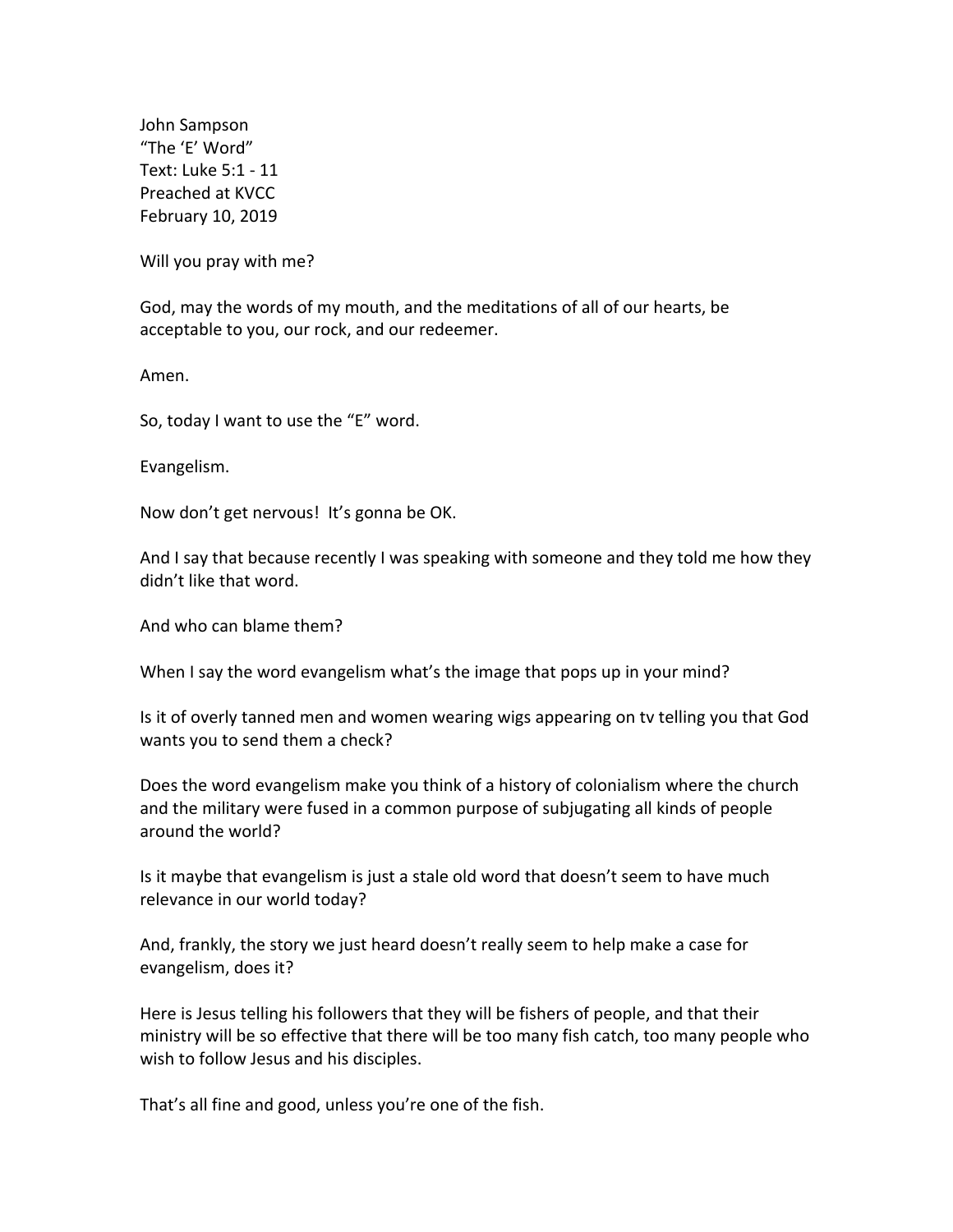For the fish I'm not sure it's such a great deal.

They'll be caught, and their heads will be chopped off, and they'll be thrown in the soup.

In this odd metaphor for evangelism the fish, the new members being invited into the community of believers, are being caught to serve the needs of the fishers, and not the needs of the fish.

No wonder the person I spoke to said he didn't like the word evangelism.

This word evangelism is weighed down will centuries worth of history, it's covered with the dust of so many traditions and so much abuse, that it is hard to see that it might have been something beautiful at one point.

But let's go there, and wipe away the patina that has discolored this word and come back to its shiny beginning, because in the beginning it did shine.

Evangelism comes from the Greek word euangelion, which means good news. This is the word that is also the basis for the old English godspell, where we get our more modern version, gospel.

Yes, at the basis of our word evangelism we have this idea that there is good news to share. That there is something about the message of Jesus, and the example of his life and death, that is good. That there is something about coming into the community of followers of the one we call the Christ that is good.

In this season of Epihpany we've been telling the story of how the magi came and worshipped Jesus because they saw in him the image of God, and that this image lives in us too. I think this is good news, especially in a time when there is so much separation and division in our nation, where some people are privileged over others.

Someone was telling me recently that they like coming to our church because it is the one time during the week they can just sit, and no one is demanding something from them. I think having a place to exhale deeply is something good.

I know many people have told me how the music of the choir has such an impact on their hearts, how the songs you share make such a difference to many in this room. I think this is something good.

Think for a minute about why you come to this church. What is the good that you find here? What is it about engaging with the stories and rituals of our tradition that that you find to be good?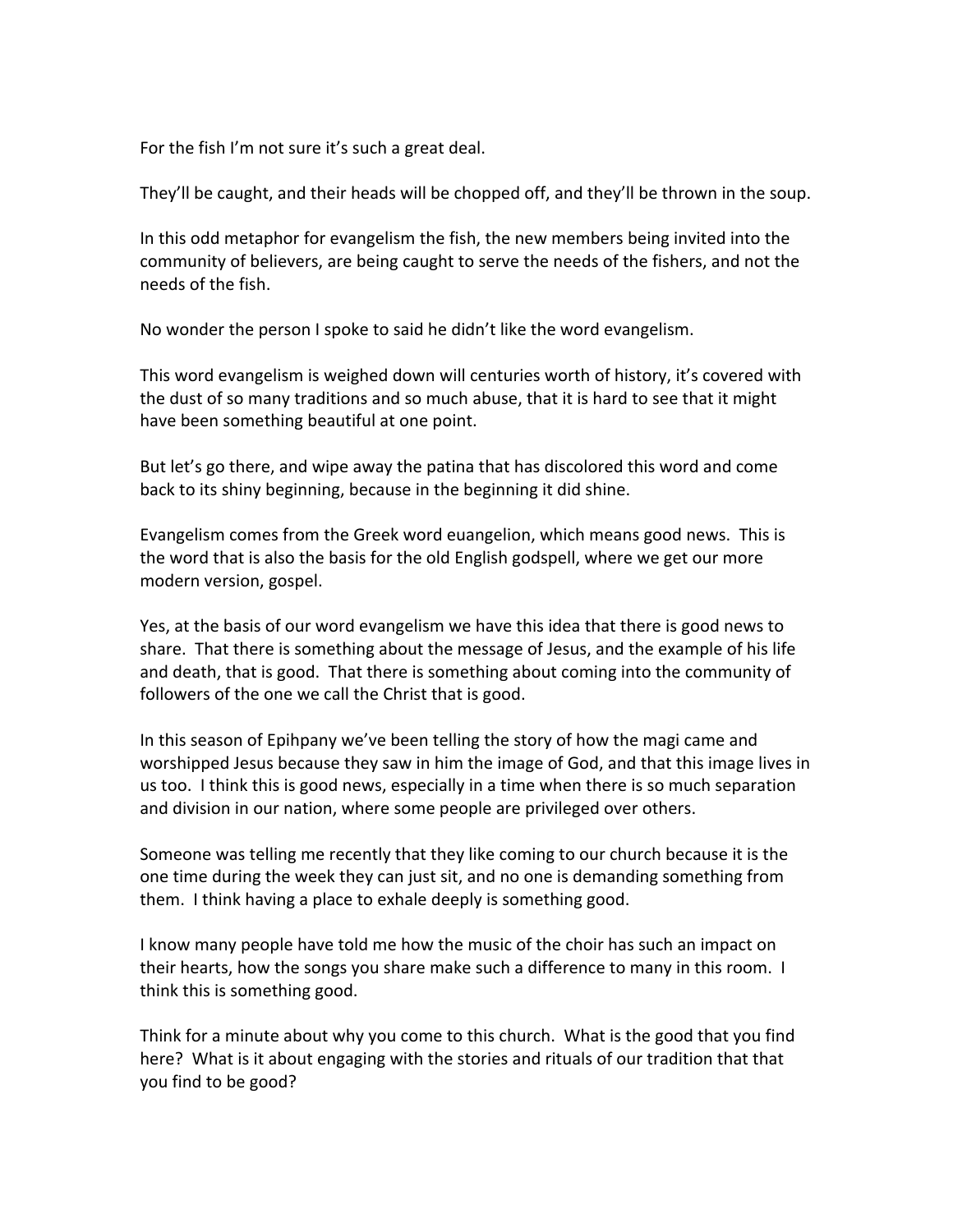Evangelism, euangelion, is simply the sharing of the good of this experience. And I believe that it asks nothing in return. The first reading we heard by Mark Galli isn't speaking exactly about evangelism, but I think it allows us to go deeper into what it's experience could be. Galli says that we shouldn't try to manipulate people into faith. Rather, we simply live into our truth and let God's spirit do it's work.

If there is something that we find good about our faith, about our seeking, about our doubts, and our questions share it, about this place we should be giving witness to it because it is part of the truth of our lives. But we can share the goodness of our truth without making others conform to our image, without forcing others to believe something, without guilting other into acting this way or that, without deadening the lives of spirit that God has given them.

I love to coming to this church to worship. I love the vitality and energy of our congregation. These are truths. And if I share them with someone else I pray that God's spirit will allow the other person to receive my words according to their need. If what  $I$ says interests them and they want to talk more, or come to this place, or join us in supporting our neighbors in need great. If they don't, and my words didn't create a spark in them, that is OK too.

"Let the Spirit do the work of transformation."

Last Sunday we had the kick-off meeting of our Social Media Committee. There were six of us in the meeting, and I felt like I was brought to school. Some of the younger members and friends were talking about different social media platforms and we could use to get out our message to wider audiences, and audiences that may not be hearing what we have to share. Although this was a conversation about Facebook and Instagram, about Google searches and Youtube videos it was also very much a conversation about evangelism, about the ways we proclaim something good, something meaningful that we experience in our lives.

This good news is the content we're looking to create and share with our neighbors. We do it already, but we could be doing it better. And I want to share a way to do that right here and right now.

Many of us in this room are on Facebook. It has issues, as we all know, but it is still one of the most powerful and popular platforms around. I'm on it. And I use it to see what's going on with my friends, or at least my acquaintances. I get to see people's dogs doing cute tricks; I post about my cat. I see vacation pictures of my friends Mike and Dave as they are literally travelling all around the world. They make me jealous. I can see people's political ventings, and get ads about great art exhibits I'm going to want to go and see.

What I am seeing on Facebook, mostly, is the good of people's lives.